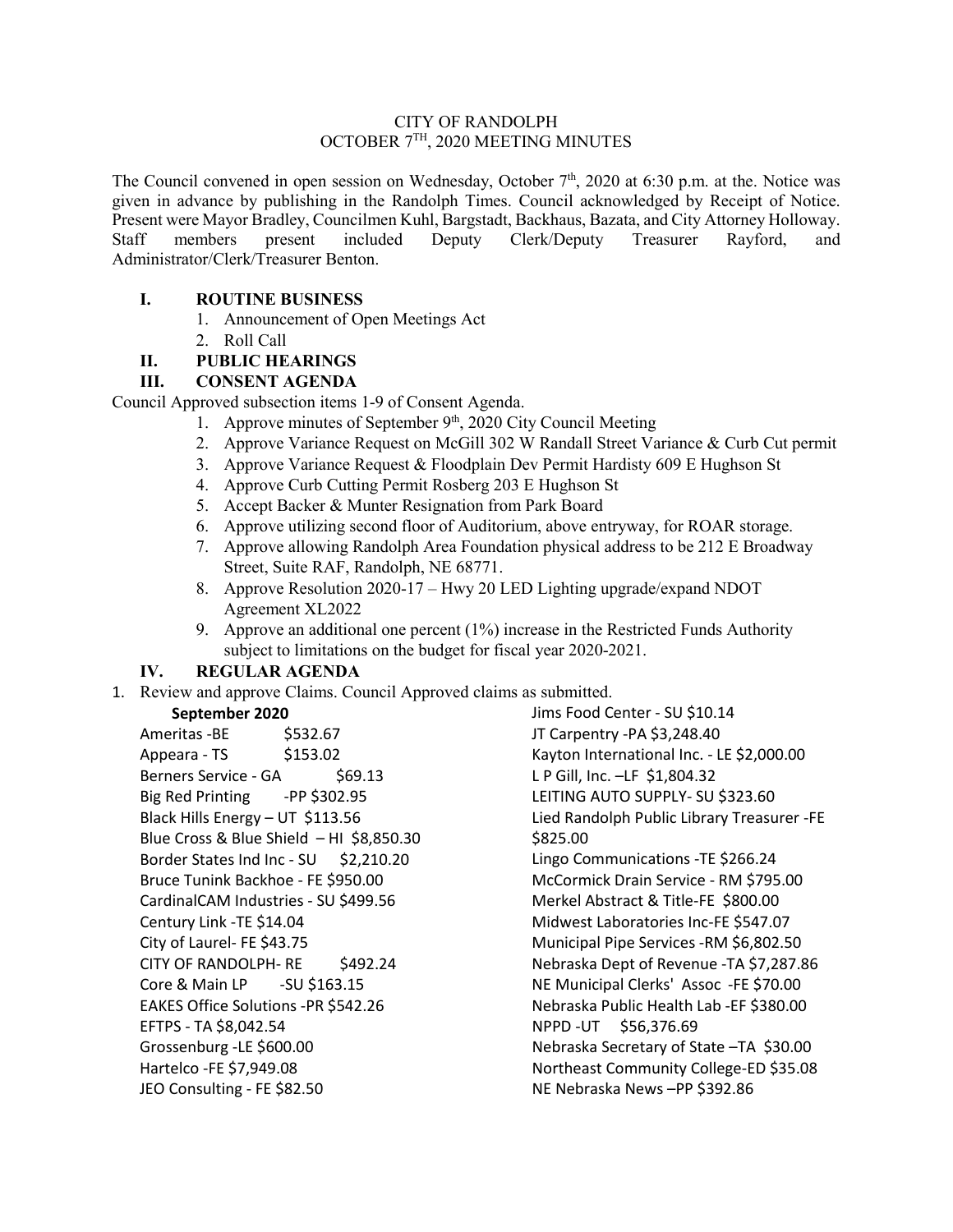NPZA- FE \$35.00 Pauls Welding-SU \$72.03 Q. L. T. -SU \$7.12 Sams Hardware Hank -SU \$227.02 Sargent Drilling -RM \$9,468.50 Stueckrath Trucking, LLC- SG \$1,923.60

Sherwin Williams Co –PA \$304.52 U S Post Office –SU \$272.55 US 20 LLC –GA \$98.68 US DEPT OF ENERGY - UT \$4,714.67 V S P -BE \$200.14 WATTIER TRU VAL - SU/RM \$6,703.02 WESCO -SU \$4,183.24

- 2. Council Approved the Randolph Farm Supply claim for amount of \$1104.30
- 3. First reading of Ordinance 704 of approved 2020 Annexation plan Motion for first reading by Bargstadt, seconded by Kuhl. ROLL CALL YEAS: Bazata, Backhaus, Bargstadt, Kuhl. NEAS: None.

### **ORDINANCE 704**

## **AN ORDINANCE ANNEXING CERTAIN REAL ESTATE TO THE CITY OF RANDOLPH AND EXTENDING THE CORPORATE LIMITS OF THE CITY OF RANDOLPH TO INCLUDE SAID REAL ESTATE.**

**BE IT ORDAINED** by the Mayor and the Council of the City of Randolph, Nebraska: Section 1. The City of Randolph does hereby find and declare that the real estate described in the attached Exhibit A, and hereby incorporated entirely by reference, is immediately adjoining and contiguous to the corporate limits of the City of Randolph, Nebraska.

Section 2. The above described real estate is annexed to the City of Randolph, Nebraska, and is declared to be within the corporate limits of the City of Randolph, Nebraska pursuant to Neb. Rev. Stat. § 17-405.01.

Section 3. The corporate limits of the City of Randolph, Nebraska, are hereby extended to include said real estate.

Section 4. This ordinance shall take effect and be in full force from and after its passage, approval, and publication or posting as required by law.

> 4. Introduce, waive three readings, and approve Ordinance 707 – Amend Schedule of Fees. Motion by Bazata to change from Ordinance 707 to Resolution 2020-19, seconded by Bargstadt. ROLL CALL YEAS: Backhaus, Kuhl, Bazata, Bargstadt. NEAS: None. Council Approved Resolution 2020-19 Amend Schedule of Fees.

#### **RESOLUTION 2020-19**

A RESOLUTION AMENDING THE GENERAL SCHEDULE OF FEES AND CHARGES OF THE CITY OF RANDOLPH, NEBRASKA**. BE IT RESOLVED** BY THE MAYOR AND CITY COUNCIL OF THE CITY OF RANDOLPH, NEBRASKA:

WHEREAS, the Mayor and City Council of the City of Randolph, Nebraska ("City"), by and through the City Code, Nebraska law, and as a matter of general policy and City administration, establish from time to time certain rates, fees, and charges for purposes of raising operating revenue and covering the City costs and operating overhead.

NOW, THEREFORE, BE IT RESOLVED by the Mayor and City Council that the attached schedule of rates, fees, and charges are hereby amended and the shall, if not already in effect, become effective upon October 18, 2020 and the passage and approval of this Resolution.

All Ordinances, Resolutions, and City policies inconsistent herewith are hereby repealed. PASSED AND APPROVED this 7th day of October, 2020.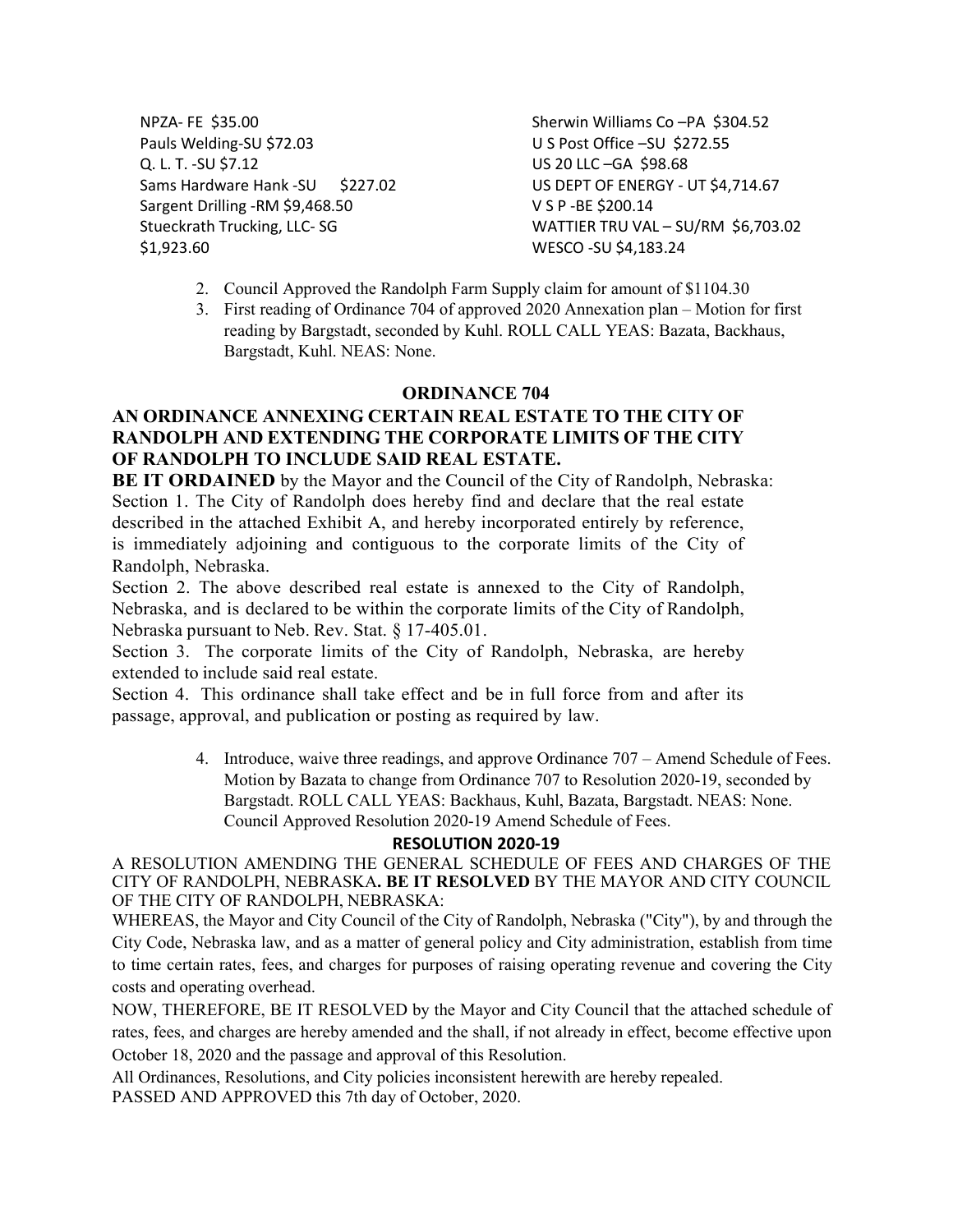Subsection items 5-7 were tabled for City Code review. Subsection 8 tabled until next Council meeting for revised verbiage.

- 5. Introduce, wave three readings, and approve Ordinance 708 Amend Park and Recreation Board Bylaws. Tabled by City Council for future meeting review.
- 6. Introduce, wave three readings, & approve Ordinance 709 Amend City Code Chapter 2-101 Boards and Committees. Tabled by City Council for future meeting review.
- 7. Introduce, wave three readings, & approve Ordinance 710 Amend City Code Chapter 2-201 Library Board Bylaws. Tabled by City Council for future meeting review.
- 8. Introduce, wave three readings, & approve Ordinance 711 Amend City Code Chapter 2, add subsection 2-206 Economic Development Advisory Board Bylaws. Foundation to partnering with NENEDD for Downtown Revitalization funding.
- 9. Introduce, waive three readings, & approve Ordinance 712- Amend City Code Chapter 1, add Article 11 Code of Conduct. Motion by Bazata to introduce, waive three readings, and adopt Ordinance 712 Amend City Code Chapter 1, add Article 11 Code of Conduct, seconded by Kuhl. Council Approved

#### **ORDINANCE 712**

**AN ORDINANCE OF THE CITY OF RANDOLPH, CEDAR COUNTY, NEBRASKA ADDING A NEW ARTICLE 11, SECTION 1-1101 TITLED CODE OF CONDUCT TO THE MUNICIPAL CODE OF THE CITY OF RANDOLPH; TO PROVIDE FOR THE REPEAL OF ANY ORDINANCE IN CONFLICT HEREWITH; AND TO PROVIDE FOR THE EFFECTIVE DATE THEREOF.**

BE IT ORDAINED BY THE MAYOR AND COUNCIL OF THE CITY OF RANDOLPH, CEDAR COUNTY, NEBRASKA, AS FOLLOWS:

Section 1: That Chapter 1 of the Municipal Code of the City of Randolph ("Code") should be amended to add a new article and section titled: Article 11, Section 1-1101 Code of Conduct. Section 2: That Article 11, Section 1-1101 Code of Conduct. should read as follows:

1-1101 Code of Conduct. The City of Randolph expects its employees, Mayor, members of the City Council, and all members of a City Board or Committee, to:

- (a) maintain the highest standards of cooperation, integrity, impartiality, good judgment, diplomacy, courtesy, fairness and equality in servingthe City;
- (b) refrain from making representations which might obligate or put the City in jeopardy;
- (c) adhere to the highest standards of personal and professional ethics;
- (d) treat employees, Mayor, members of the City Council, all members of a City Board or Committee, and members of the public with respect and professionalism;
- (e) carry out all duties to the best of their abilities; and
- (f) conduct themselves in sucha manner as to bring credit to the City of Randolph.

Section 3: That all other ordinances or parts thereof in conflict herewith are hereby repealed. Section 4: That this ordinance shall be published in pamphlet form.

Section 5: That this ordinance shall take effect after its passage, approval and publication according to law.

**PASSED AND APPROVED** this 7th day of October, 2020.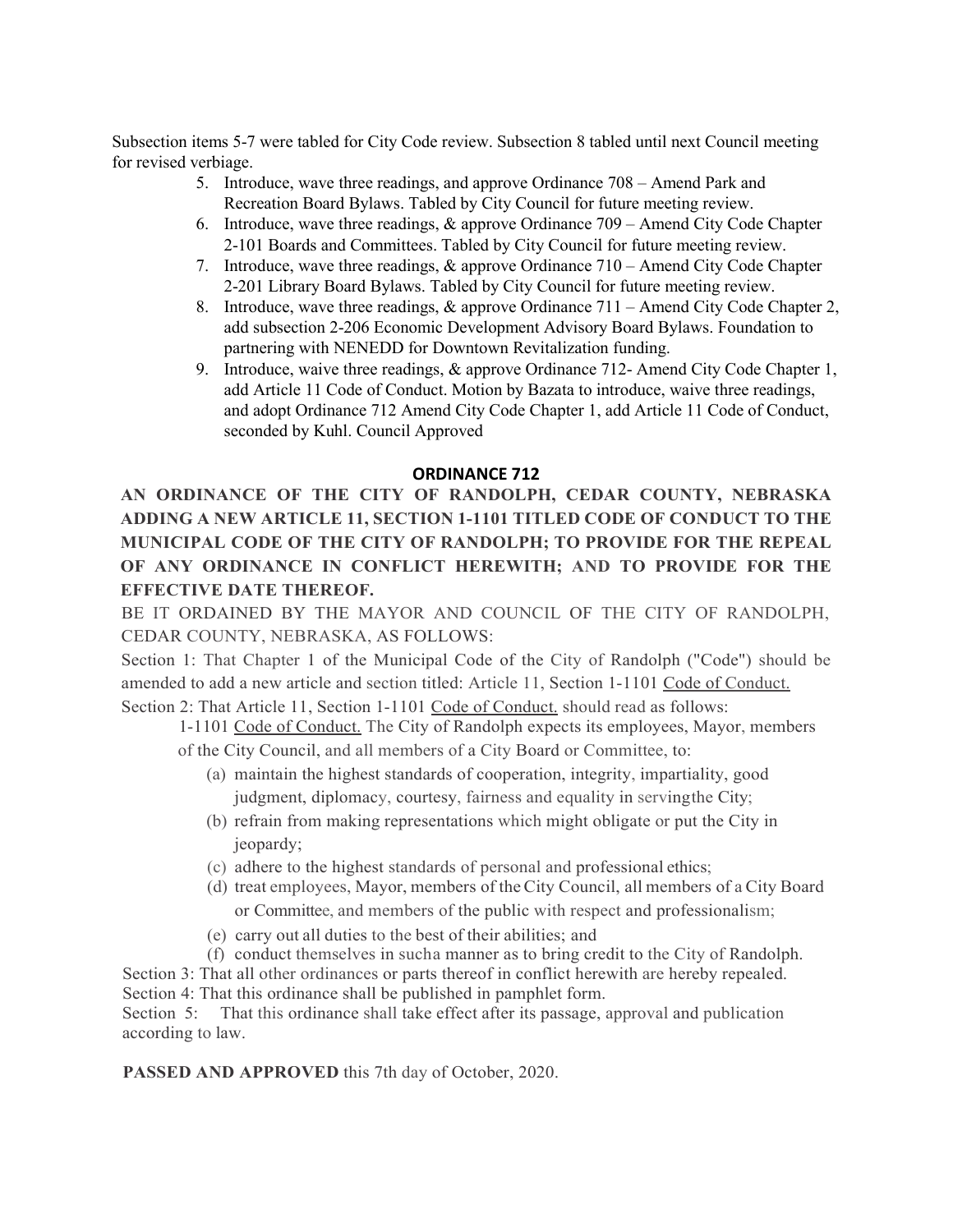- 10. Approve Resolution 2020-18 add up to 3 stop signs on Main St to help slow/control traffic flow near park. City Code Chapter 5, subsection 5-210. One on intersection of Main St and Park St for southbound traffic. Two on intersection of Main St and Walden St for south and north traffic. After lengthy discussion, subsection 10 was tabled. City Council requesting a traffic study and the Planning Commission to determine alternate solutions, including sidewalk improvement ideas, to present at future City Council Meeting.
- 11. Council Approved appointments to Park Board Sue Meyer & Tim Kint. ROLL CALL YEAS: Bargstadt, Bazata, Kuhl, Backhaus. NEAS: None. Park Board will elect officers at next scheduled meeting.
- 12. Department Reports were presented by Deputy Clerk/Deputy Treasurer Rayford and City Administrator Benton. Rayford said the City is utilizing Cemify to further digitize Cemetery records and to have public visibility online through [www.randolphne.com.](http://www.randolphne.com/) Combined Billing is being added to the Jayhawk Utility Portfolio to create efficiencies in the utility billing process and improve visibility for the customer. Also coming soon will be online bill view and payment options along with debit and credit card payment options in person. City offices hours will remain unchanged for the upcoming renovations over the next few months. Benton shared that the US Army Corp of Engineers Flood Risk Section 205 Project Phase 1 has been awarded to Shinn Kellogg, LLC. Shinn Kellogg, LLC plans to have a bulldozer start stripping the Middle Logan Creek channel for erosion control week later this month of October 2020; should start north of Jackson Street Bridge and continue upstream to west of Sholes Road. Shinn Kellogg, LLC plans to start excavating the Middle Logan Creek channel and moving spoil mid-November, 2020; moving very quickly with a 600 yard/hour excavator. Bridge Street Bridge will be removed very early into the project. Additionally, Sholes Road Bridge will be removed in early 2021 after a Shoe-Fly is installed on the east side of Sholes Road to accommodate all traffic including Agricultural and Commercial. Shinn Kellogg, LLC has 720 days to complete Phase 1. Plans for a USACE Informational meeting and ground breaking ceremony are also in the works soon, dates  $&$  times to be determined. Phase 2 design which is Sholes Road West to Pierce County line, should be completed early spring 2021; with appraisals and property offers should start late spring 2021. Phase 2 property acquisitions should be completed before Memorial Day Weekend 2021, anticipating advertising for bid and awarding Phase 2 in late Summer with construction of Phase 2 starting Fall 2021. Western property line has been established for the City Recycling Center (formerly called City Dump). Hackberry trees from the City Tree Farm on Sholes Road, that would otherwise be removed for the Flood Risk Phase 1 project, will be moved by Hartington Tree to establish a "green fence" on western property line of the City Recycling Center. [www.knb.org](http://www.knb.org/) is a resource to find which Nebraska communities are creating and/or purchasing recycled materials. Fundraising is underway for the City Pool to add a Zero Entry and Splash Pad. Benton shared reports for Police Chief Eller, Library Board and Planning Commission meeting minutes, and Utilities Supervisor Lackas department report. In addition to winterizing the pool and park, Water Department is finalizing the water repair at Kemp and Main. Additional project later this fall are a water project at corner of Jackson and Bridge, some street repairs on west Broadway Street, and sewer main cleaning. The chosen vendor for sewer main cleaning, will also CCTV inspect the mains and can fix issues without disturbing the ground. Coordinating with multiple vendors to replace the grass infield with Red Ball diamond aggregate on the practice ball field by the pool and apply remaining stored Red Ball diamond aggregate on baseball/softball fields. Electrical Superintendent Beck has been